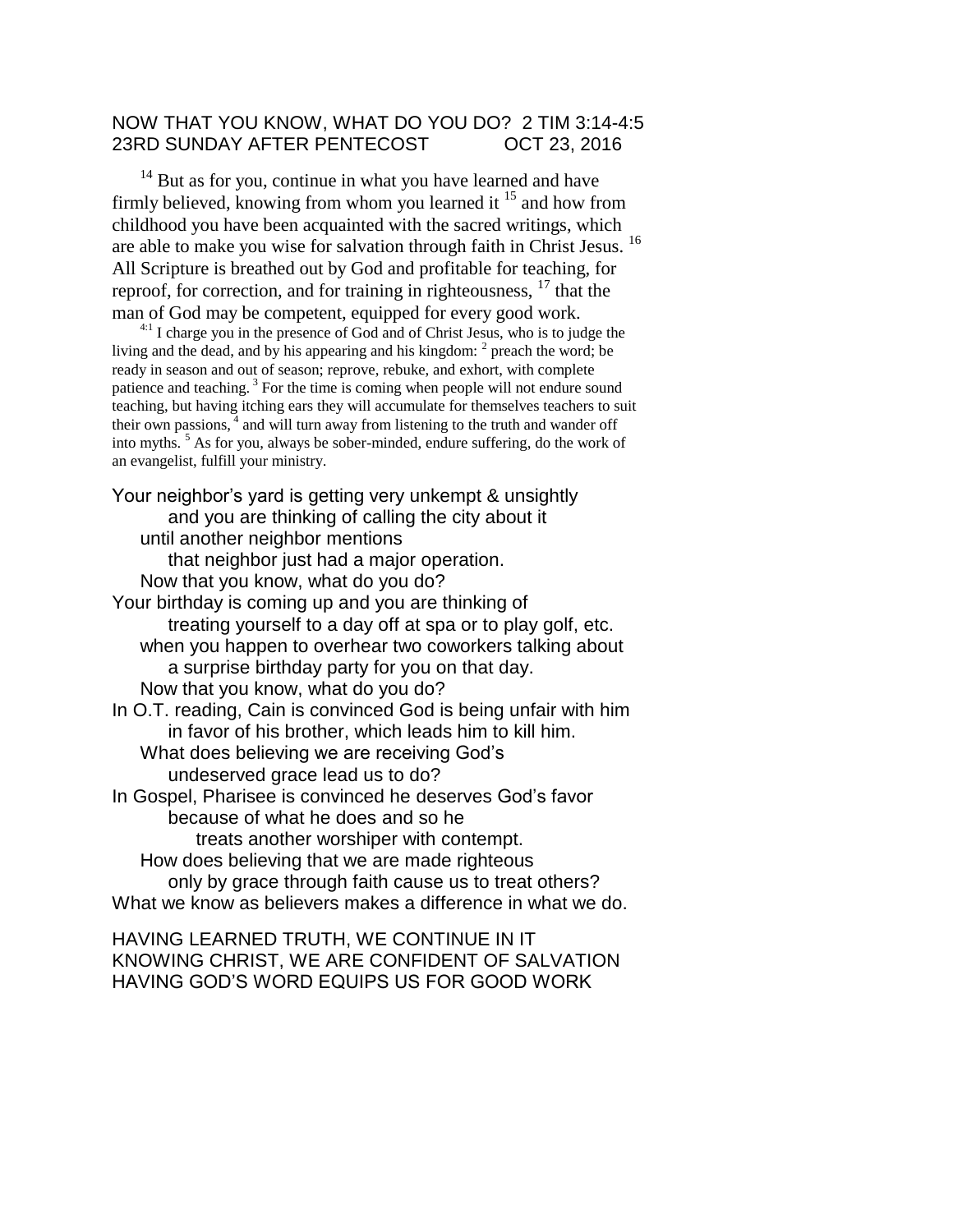## HAVING LEARNED TRUTH, WE CONTINUE IN IT

 $14$  But as for you, continue in what you have learned and have firmly believed, knowing from whom you learned it  $^{15}$  and how from childhood you have been acquainted with the sacred writings, which are able to make you wise for salvation through faith in Christ Jesus. <sup>4:3</sup> For the time is coming when people will not endure sound teaching, but having itching ears they will accumulate for themselves teachers to suit their own passions,  $4$  and will turn away from listening to the truth and wander off into myths.<sup>5</sup> As for you, always be sober-minded, endure suffering, do the work of an evangelist, fulfill your ministry.

When people feel sick, they may try one over the counter remedy after another or even go to one doctor after another in an attempt to find something that helps. but when a doctor does prescribe a medicine that helps and they begin to feel better, it is important that they keep taking the full prescription and not stop until the cure is complete. Otherwise it can get worse again & even harder to treat. Paul says in verse before text there are a lot of spiritual quacks, evil people and imposters, deceiving and being deceived. It is not too surprising that people who feel fear or guilt go from one to another looking for relief but he says time will come when even those who heard truth Jesus' salvation will think they don't need it any more or will wander the aisles of religion looking to see if anything seems to taste better or be easier to take. That day is now. Religious aisles are crammed with messages that claim to be new & improved or exciting or easy. Many people, even those who grew up in the church end up believing various things about spirits with little or no evidence or believing that certain sins don't really matter or even mutually contradictory ideas at the same time simply because that is what they would like to believe. This is because our old sinful self is still part of us and we are not completely cured this side of heaven. What we need to do is continue to hear truth of God's word day after day and week after week and continue to receive the medicine of Holy Communion continually being treated by forgiveness from Christ alone.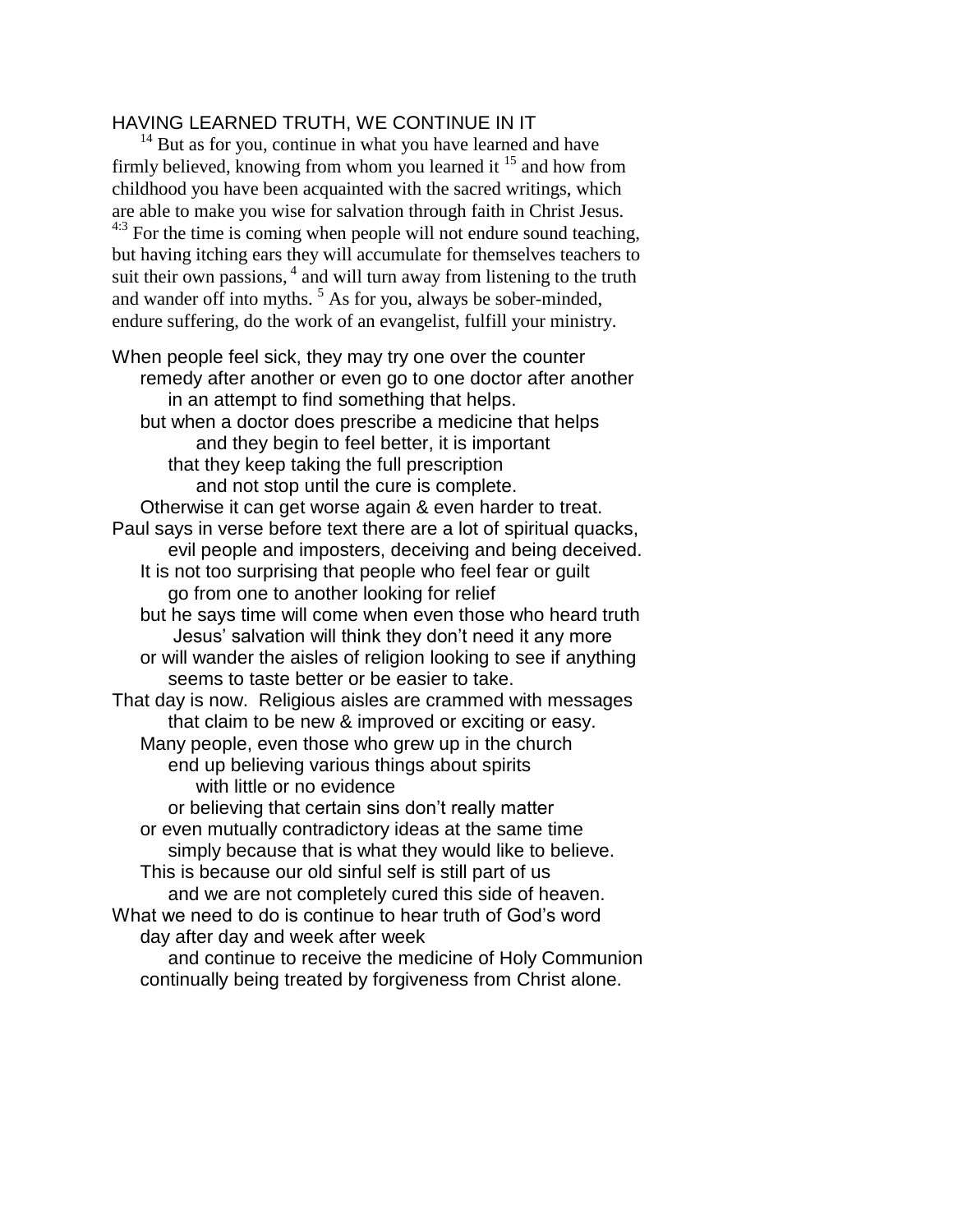Only God's word makes us wise for salvation through faith in Christ. No one will find this truth anywhere else or figure it out any other way. It is the power of God's living word itself that brings us to faith and keeps us in the faith. If we stop hearing it we forget it without realizing it and even end up not even understanding it any more. This is why we do what we do in worship and Bible study and why we do what we do to help others from childhood on to continue to hear God's word as well. Let's take the Ministry Participation Register (found in bulletin) and think about what to do as part of worship & Bible study as a way to continue in what we have learned. There are many things to do for people who know the importance of continuing in God's word. Let's stop to think not just about what we can do but about why we do them. Is it because like Cain or like the Pharisee we think that it is our sacrifices or our worship and prayers that make us acceptable or favorites of God? No, it is the other way around, it is because of what Jesus has already done for us. KNOWING CHRIST, WE ARE CONFIDENT OF SALVATION <sup>15...</sup> from childhood you have been acquainted with the sacred writings, which are able to make you wise for salvation through faith in Christ

The sacred writings Timothy has known since childhood is the Old Testament which, Jesus said, all points to him. This includes Abel's better sacrifice of the firstborn of the flock which is a picture of the best sacrifice of the lamb of God who is the firstborn of all creation. It includes the temple where the Pharisee prayed which was a temporary marker indicating the one place where God was present with people on earth, which was ultimately the body of Jesus Christ, the one place where heaven intersects with earth and God meets man and hears our prayers the one sign of both God's glory and his mercy the one to which sinners can come and be forgiven.

Jesus.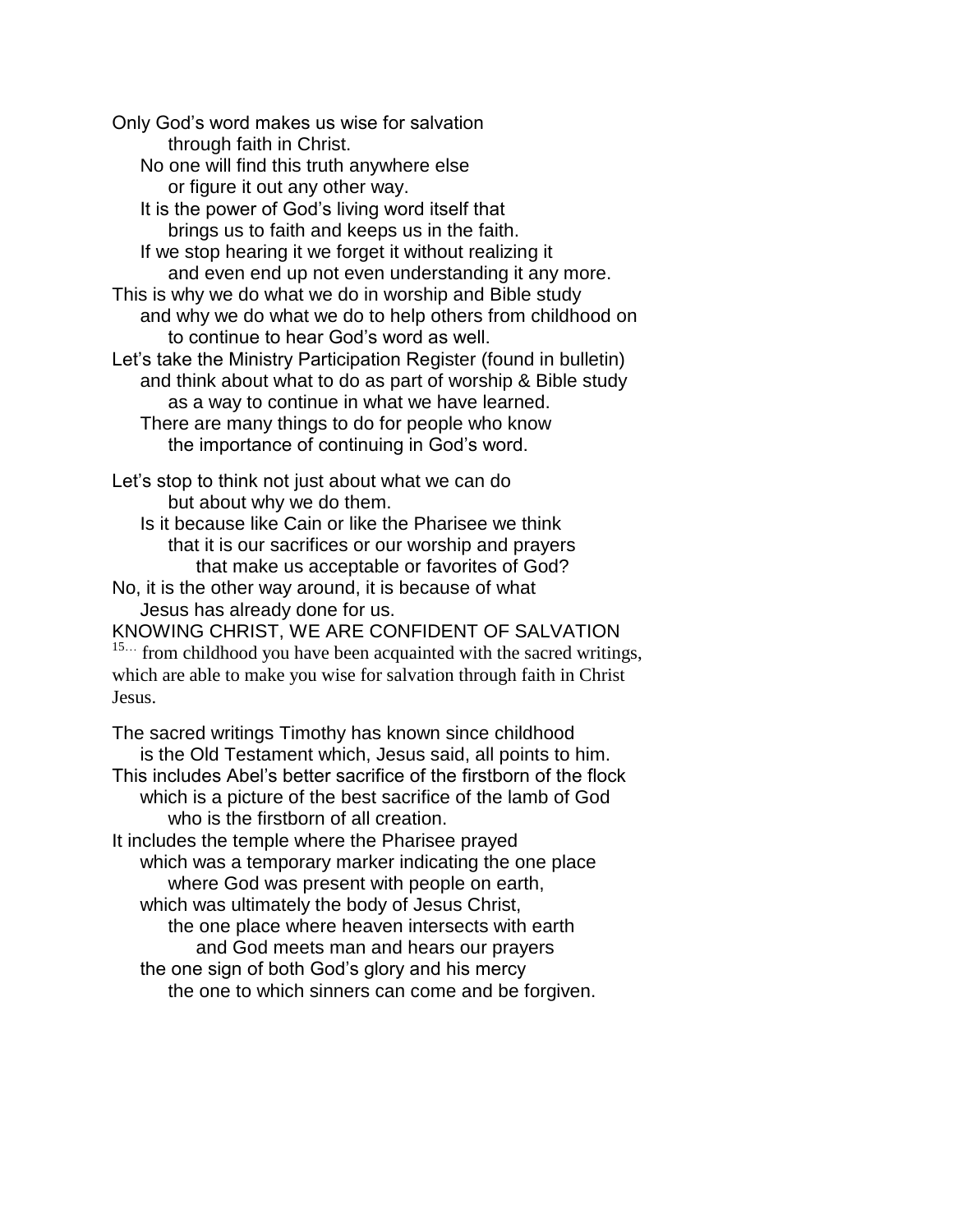Pointers to Jesus include all the tithes, the portion of God's gifts which symbolized that everything comes from God and were a symbol of Jesus, that one portion of human life which returned to God to sanctify all the rest. All of the rituals and regulations in the Old Testament as well as the sacraments & practices of the New Testament are just silly wastes of time and energy and resources if they are simply things we do to make God happy with us But they are truly wise and wonderful and powerful when God's own word promises that through them he himself is at work connecting us to Jesus and his perfect obedience and his innocent sacrifice in our place so that we have salvation. This salvation includes the forgiveness of all our faults & failures so we are free from guilt and shame and so also free from grip of Satan & his temptations which trick us with false promises & trap us with fear and so also free from death and eternal damnation because our punishment is been taken care of by Jesus and we can live again with him here & in eternal glory. All of this is clearly told us in the Bible which is not just a collection of human ideas but is words breathed out by God himself as the Holy Spirit used men as his trumpets to produce the exact sounds he wanted to say. This means when we worship, instead of being doubting or despairing like Cain or just building up our self-confidence like Pharisee we can be both humble & totally confident in Jesus because either Jesus did live and die & rise again for us and he does forgive our sins and bring us to heaven or God himself is a big fat liar. So, knowing all God has done for us, what do we want to do, when we go out from here, nothing at all?

No, because we know there is nothing we need to do for ourselves, we are free to do things for others.

## HAVING GOD'S WORD EQUIPS US FOR GOOD WORK

 $16$  All Scripture is breathed out by God and profitable for teaching, for reproof, for correction, and for training in righteousness, <sup>17</sup> that the man of God may be competent, equipped for every good work.